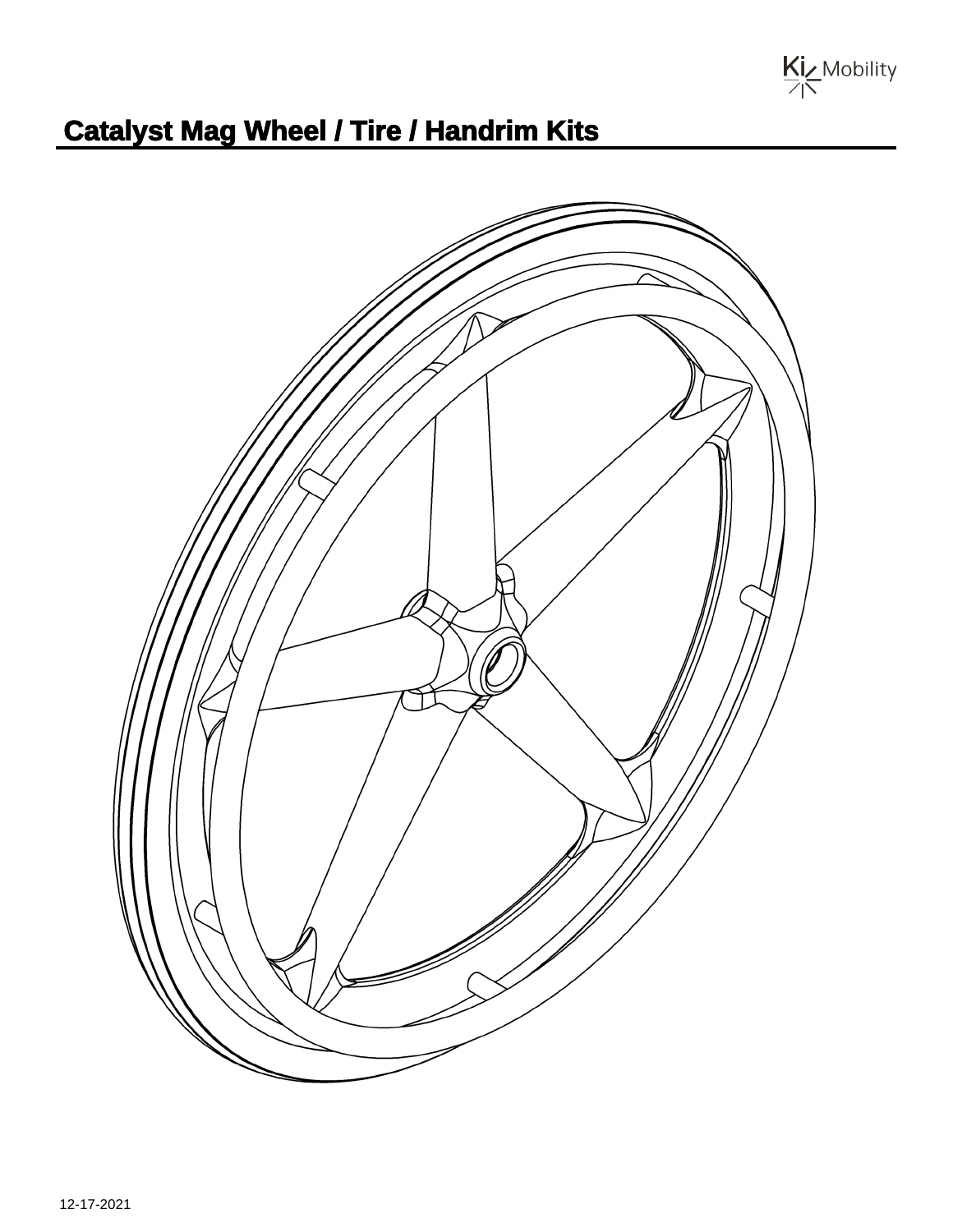Not all components of the Wheel, Tire and Handrim kits will be listed <p>

If changing wheel size and anti-tips are present, new anti-tips may be required. <p>

If changing wheel size or style, new axles may be needed. For the Catalyst 4, new axle plates may be needed.

| <b>Item Number</b> | <b>Part Number</b> | Quantity                                                                                  | <b>Retail</b> |          |
|--------------------|--------------------|-------------------------------------------------------------------------------------------|---------------|----------|
| 502090             |                    | 20" Mag, Pneumatic Tire, Aluminum Anodized<br>Handrim Kit                                 | 1             | \$276.76 |
|                    | 506242             | 20" Mag, Pneumatic Tire, Aluminum Anodized<br>Handrim Kit w/ Micro Grip                   | 1             | \$307.96 |
|                    | 502091             | 20" Mag, Pneumatic Tire, Plastic Coated Handrim<br>Kit                                    | $\mathbf 1$   | \$339.10 |
|                    | 502094             | 20" Mag, Full Poly Tire, Aluminum Anodized<br>Handrim Kit                                 | 1             | \$284.49 |
|                    | 505517             | 20" Mag, Full Poly Tire, Aluminum Anodized<br>Handrim w/ Micro Grip Kit                   | 1             | \$318.64 |
|                    | 502095             | 20" Mag, Full Poly Tire, Plastic Coated Anodized<br>Handrim Kit                           | 1             | \$346.82 |
|                    | 502096             | 20" Mag, Pneumatic w/ Airless Insert Tire,<br><b>Aluminum Anodized Handrim Kit</b>        | $\mathbf 1$   | \$313.42 |
|                    | 506244             | 20" Mag, Pneumatic w/ Airless Insert Tire,<br>Aluminum Anodized Handrim Kit w/ Micro Grip | 1             | \$344.62 |
|                    | 502097             | 20" Mag, Pneumatic w/ Airless Insert Tire, Plastic<br><b>Coated Anodized Handrim Kit</b>  | 1             | \$375.75 |
|                    | 502098             | 20" Mag, Shox Tire, Aluminum Anodized Handrim<br>Kit                                      | 1             | \$320.77 |
|                    | 506245             | 20" Mag, Shox Tire, Aluminum Anodized Handrim<br>Kit w/ Micro Grip                        | 1             | \$351.97 |
|                    | 502099             | 20" Mag, Shox Tire, Plastic Coated Handrim Kit                                            | 1             | \$383.10 |
|                    | 502100             | 22" Mag, Pneumatic Tire, Aluminum Anodized<br>Handrim Kit                                 | 1             | \$256.56 |
|                    | 505587             | 22" Mag, Pneumatic Tire, Aluminum Anodized<br>Handrim Kit w/ Micro Grip                   | 1             | \$291.16 |
|                    | 502101             | 22" Mag, Pneumatic Tire, Plastic Coated Handrim<br>Kit                                    | 1             | \$322.91 |
|                    | 502104             | 22" Mag, Full Poly Tire, Aluminum Anodized<br>Handrim Kit                                 | 1             | \$272.72 |
|                    | 505589             | 22" Mag, Full Poly Tire, Aluminum Anodized<br>Handrim Kit w/ Micro Grip                   | 1             | \$307.33 |
|                    | 502105             | 22" Mag, Full Poly Tire, Plastic Coated Handrim<br>Kit                                    | 1             | \$330.45 |
|                    | 502106             | 22" Mag, Pneumatic w/ Airless Insert Tire,<br>Aluminum Anodized Handrim Kit               | 1             | \$297.12 |
|                    | 505590             | 22" Mag, Pneumatic w/ Airless Insert Tire,<br>Aluminum Anodized Handrim Kit w/ Micro Grip | 1             | \$331.72 |
|                    | 502107             | 22" Mag, Pneumatic w/ Airless Insert Tire, Plastic<br><b>Coated Handrim Kit</b>           | 1             | \$354.85 |
|                    | 502108             | 22" Mag, Shox Tire, Aluminum Anodized Handrim<br>Kit                                      | 1             | \$311.45 |
|                    | 505591             | 22" Mag, Shox Tire, Aluminum Anodized Handrim<br>Kit w/ Micro Grip                        | $\mathbf 1$   | \$346.06 |
|                    | 502109             | 22" Mag, Shox Tire, Plastic Coated Handrim Kit                                            | 1             | \$369.18 |
|                    | 502110             | 24" Mag, Pneumatic Tire, Aluminum Anodized<br>Handrim Kit                                 | 1             | \$253.87 |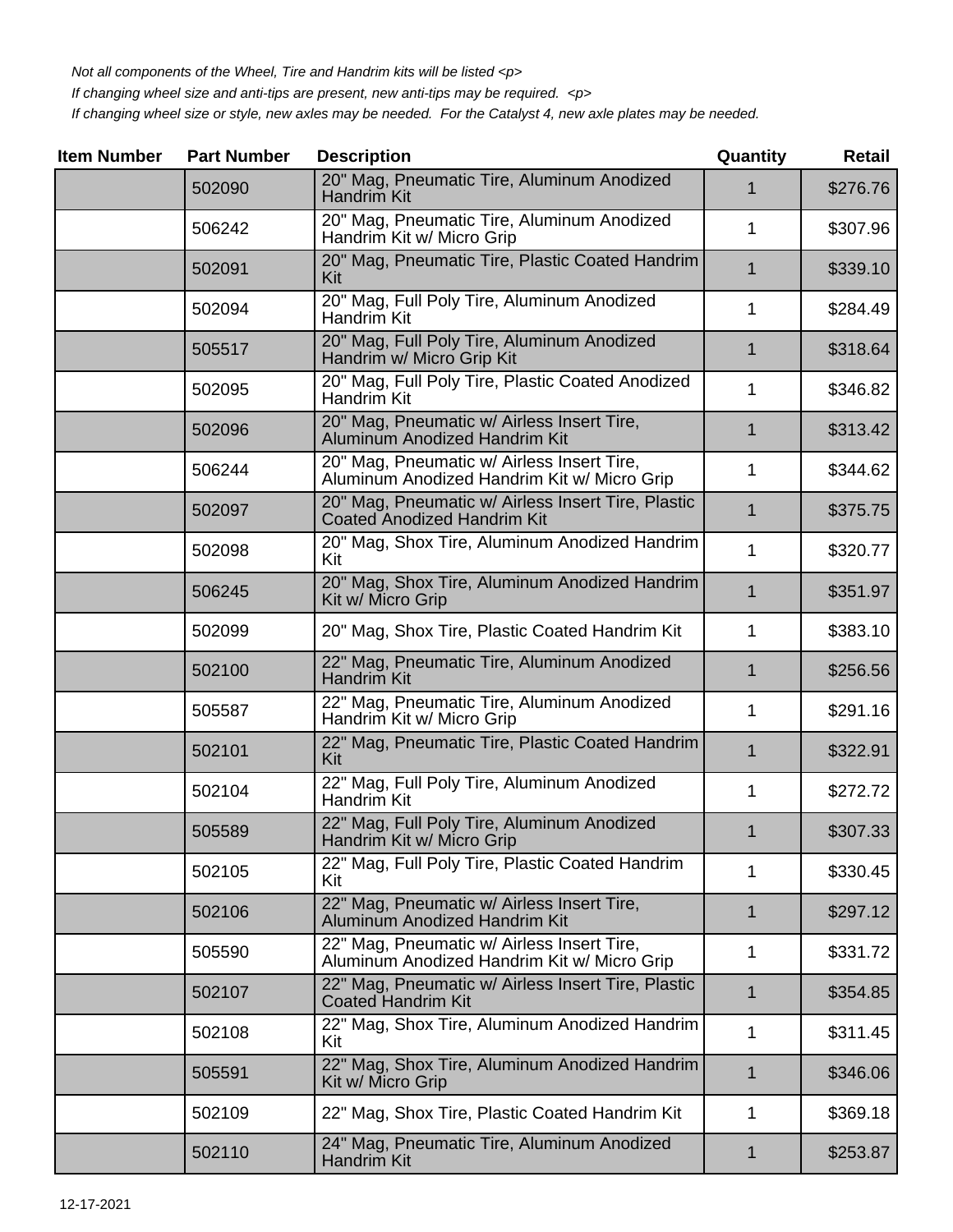| <b>Item Number</b> | <b>Part Number</b> | <b>Description</b>                                                                                |              | Retail   |
|--------------------|--------------------|---------------------------------------------------------------------------------------------------|--------------|----------|
|                    | 505592             | 24" Mag, Pneumatic Tire, Aluminum Anodized<br>Handrim Kit w/ Micro Grip                           | 1            | \$291.31 |
|                    | 502111             | 24" Mag, Pneumatic Tire, Plastic Coated Handrim<br>Kit                                            | $\mathbf{1}$ | \$312.53 |
|                    | 502112             | 24" Mag, Pneumatic Tire, Projection Handrim Kit                                                   | 1            | \$317.15 |
|                    | 502113             | 24" Mag, Pneumatic Tire, Natural Fit Standard<br>Handrim Omit Thumb Grip Kit                      | 1            | \$401.41 |
|                    | 502114             | 24" Mag, Pneumatic Tire, Natural Fit Standard<br>Handrim Regular Thumb Grip Kit                   | 1            | \$541.68 |
|                    | 502115             | 24" Mag, Pneumatic Tire, Natural Fit Standard<br>Handrim Super Thumb Grip Kit                     | 1            | \$585.62 |
|                    | 502116             | 24" Mag, Pneumatic Tire, Natural Fit LT Handrim<br>Omit Thumb Grip Kit                            | 1            | \$401.41 |
|                    | 502117             | 24" Mag, Pneumatic Tire, Natural Fit LT Handrim<br><b>Regular Thumb Grip Kit</b>                  | $\mathbf 1$  | \$541.68 |
|                    | 502118             | 24" Mag, Pneumatic Tire, Natural Fit LT Handrim<br>Super Thumb Grip Kit                           | 1            | \$585.62 |
|                    | 502127             | 24" Mag, Full Poly Tire, Aluminum Anodized<br>Handrim Kit                                         | 1            | \$261.41 |
|                    | 505594             | 24" Mag, Full Poly Tire, Aluminum Anodized<br>Handrim Kit w/ Micro Grip                           | 1            | \$298.85 |
|                    | 502128             | 24" Mag, Full Poly Tire, Plastic Coated Handrim<br>Kit                                            | $\mathbf 1$  | \$320.07 |
|                    | 502129             | 24" Mag, Full Poly Tire, Projection Handrim Kit                                                   | 1            | \$395.45 |
|                    | 502130             | 24" Mag, Full Poly Tire, Natural Fit Standard<br>Handrim Omit Thumb Grip Kit                      | 1            | \$408.96 |
|                    | 502131             | 24" Mag, Full Poly Tire, Natural Fit Standard<br>Handrim Regular Thumb Grip Kit                   | 1            | \$549.22 |
|                    | 502132             | 24" Mag, Full Poly Tire, Natural Fit Standard<br>Handrim Super Thumb Grip Kit                     | 1            | \$593.16 |
|                    | 502133             | 24" Mag, Full Poly Tire, Natural Fit LT Handrim<br>Omit Thumb Grip Kit                            | 1            | \$408.96 |
|                    | 502134             | 24" Mag, Full Poly Tire, Natural Fit LT Handrim<br>Regular Thumb Grip Kit                         | $\mathbf 1$  | \$549.22 |
|                    | 502135             | 24" Mag, Full Poly Tire, Natural Fit LT Handrim<br>Super Thumb Grip Kit                           | 1            | \$593.16 |
|                    | 502136             | 24" Mag, Pneumatic w/ Airless Insert Tire,<br>Aluminum Anodized Handrim Kit                       | 1            | \$285.80 |
|                    | 505595             | 24" Mag, Pneumatic w/ Airless Insert Tire,<br>Aluminum Anodized Handrim Kit w/ Micro Grip         | 1            | \$323.25 |
|                    | 502137             | 24" Mag, Pneumatic w/ Airless Insert Tire, Plastic<br><b>Coated Handrim Kit</b>                   | $\mathbf 1$  | \$344.47 |
|                    | 502138             | 24" Mag, Pneumatic w/ Airless Insert Tire,<br><b>Projection Handrim Kit</b>                       | 1            | \$419.85 |
|                    | 502139             | 24" Mag, Pneumatic w/ Airless Insert Tire, Natural<br>Fit Standard Handrim Omit Thumb Grip Kit    | $\mathbf 1$  | \$433.35 |
|                    | 502140             | 24" Mag, Pneumatic w/ Airless Insert Tire, Natural<br>Fit Standard Handrim Regular Thumb Grip Kit | 1            | \$573.62 |
|                    | 502141             | 24" Mag, Pneumatic w/ Airless Insert Tire, Natural<br>Fit Standard Handrim Super Thumb Grip Kit   | 1            | \$617.56 |
|                    | 502142             | 24" Mag, Pneumatic w/ Airless Insert Tire, Natural<br>Fit LT Handrim Omit Thumb Grip Kit          | 1            | \$433.35 |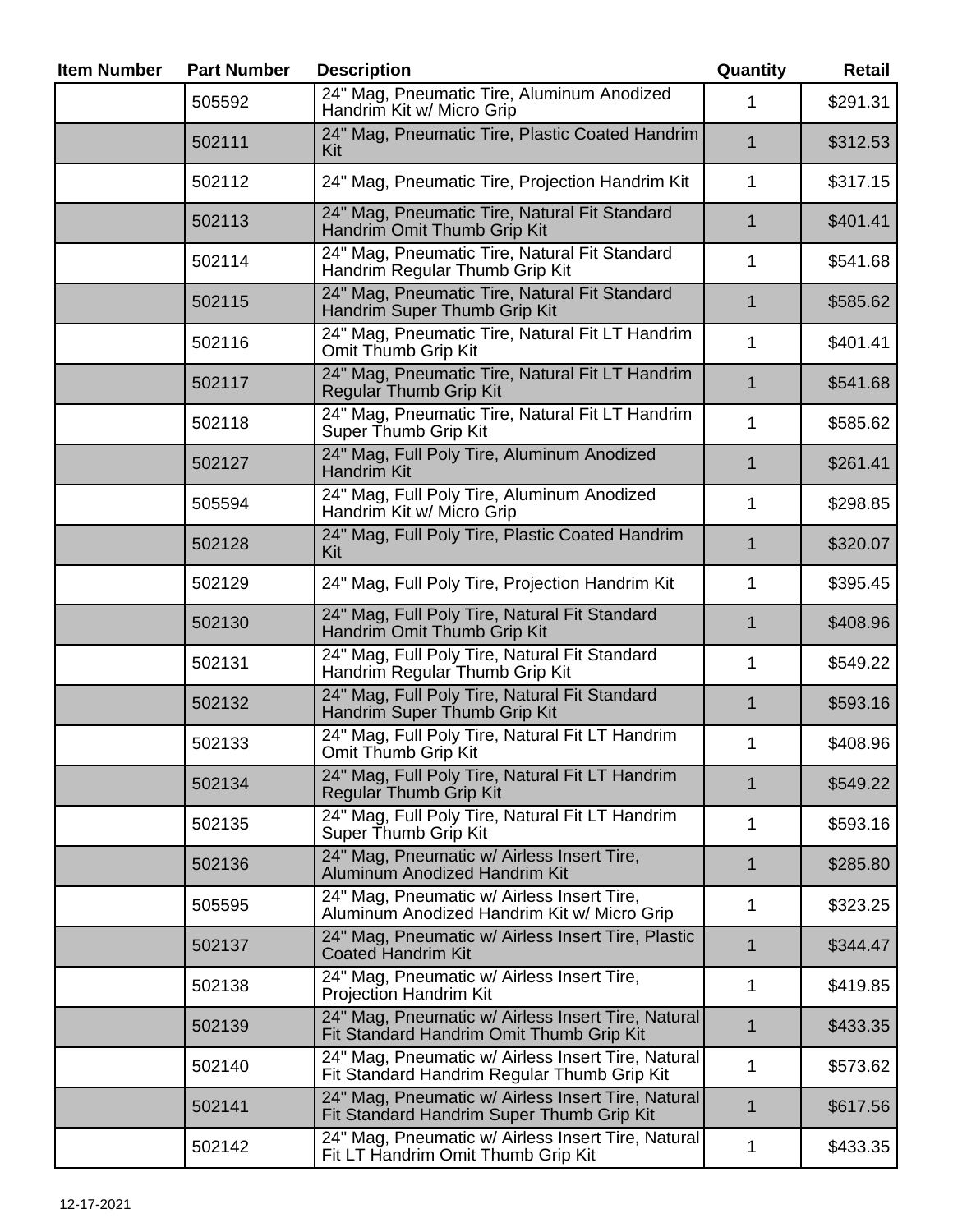| <b>Item Number</b> | <b>Part Number</b><br><b>Description</b> |                                                                                                               |              | <b>Retail</b> |
|--------------------|------------------------------------------|---------------------------------------------------------------------------------------------------------------|--------------|---------------|
|                    | 502143                                   | 24" Mag, Pneumatic w/ Airless Insert Tire, Natural<br>Fit LT Handrim Regular Thumb Grip Kit                   | 1            | \$573.62      |
|                    | 502144                                   | 24" Mag, Pneumatic w/ Airless Insert Tire, Natural<br>Fit LT Handrim Super Thumb Grip Kit                     | 1            | \$617.56      |
|                    | 111532                                   | 24" Mag, 1 3/8" Schwalbe Downtown HS 342<br>Tire, Aluminum Anodized Handrim Kit                               | 1            | \$265.33      |
|                    | 111533                                   | 24" Mag, 1 3/8" Schwalbe Downtown HS 342<br>Tire, Plastic Coated Handrim Kit                                  | 1            | \$323.99      |
|                    | 111534                                   | 24" Mag, 1 3/8" Schwalbe Downtown HS 342<br>Tire, Projection Handrim Kit                                      | $\mathbf 1$  | \$399.37      |
|                    | 111535                                   | 24" Mag, 1 3/8" Schwalbe Downtown HS 342<br>Tire, Natural Fit Standard Handrim Omit Thumb<br><b>Grip Kit</b>  | 1            | \$412.88      |
|                    | 111536                                   | 24" Mag, 1 3/8" Schwalbe Downtown HS 342<br>Tire, Natural Fit Standard Handrim Regular<br>Thumb Grip Kit      | 1            | \$553.15      |
|                    | 111537                                   | 24" Mag, 1 3/8" Schwalbe Downtown HS 342<br>Tire, Natural Fit Standard Handrim Super Thumb<br><b>Grip Kit</b> | 1            | \$597.09      |
|                    | 111538                                   | 24" Mag, 1 3/8" Schwalbe Downtown HS 342<br>Tire, Natural Fit LT Handrim Omit Thumb Grip Kit                  | $\mathbf{1}$ | \$412.88      |
|                    | 111539                                   | 24" Mag, 1 3/8" Schwalbe Downtown HS 342<br>Tire, Natural Fit LT Handrim Regular Thumb Grip<br>Kit            | 1            | \$553.15      |
|                    | 111540                                   | 24" Mag, 1 3/8" Schwalbe Downtown HS 342<br>Tire, Natural Fit LT Handrim Super Thumb Grip<br>Kit              | 1            | \$597.09      |
|                    | 111541                                   | 24" Mag, 1 3/8" Schwalbe Downtown HS 342<br>Tire, Aluminum Anodized Handrim Kit w/ Micro<br>Grip              | 1            | \$302.78      |
|                    | 502145                                   | 24" Mag, Shox Tire, Aluminum Anodized Handrim<br>Kit                                                          | 1            | \$299.21      |
|                    | 505597                                   | 24" Mag, Shox Tire, Aluminum Anodized Handrim<br>Kit w/ Micro Grip                                            | 1            | \$336.65      |
|                    | 502146                                   | 24" Mag, Shox Tire, Plastic Coated Handrim Kit                                                                | 1            | \$357.87      |
|                    | 502147                                   | 24" Mag, Shox Tire, Natural Fit Standard Handrim<br>Omit Thumb Grip Kit                                       | 1            | \$446.75      |
|                    | 502148                                   | 24" Mag, Shox Tire, Natural Fit Standard Handrim<br>Regular Thumb Grip Kit                                    | 1            | \$587.01      |
|                    | 502149                                   | 24" Mag, Shox Tire, Natural Fit Standard Handrim<br>Super Thumb Grip Kit                                      | 1            | \$630.96      |
|                    | 502150                                   | 24" Mag, Shox Tire, Natural Fit LT Handrim Omit<br>Thumb Grip Kit                                             | 1            | \$446.75      |
|                    | 502151                                   | 24" Mag, Shox Tire, Natural Fit LT Handrim<br>Regular Thumb Grip Kit                                          | 1            | \$587.01      |
|                    | 502152                                   | 24" Mag, Shox Tire, Natural Fit LT Handrim<br>Super Thumb Grip Kit                                            | 1            | \$630.96      |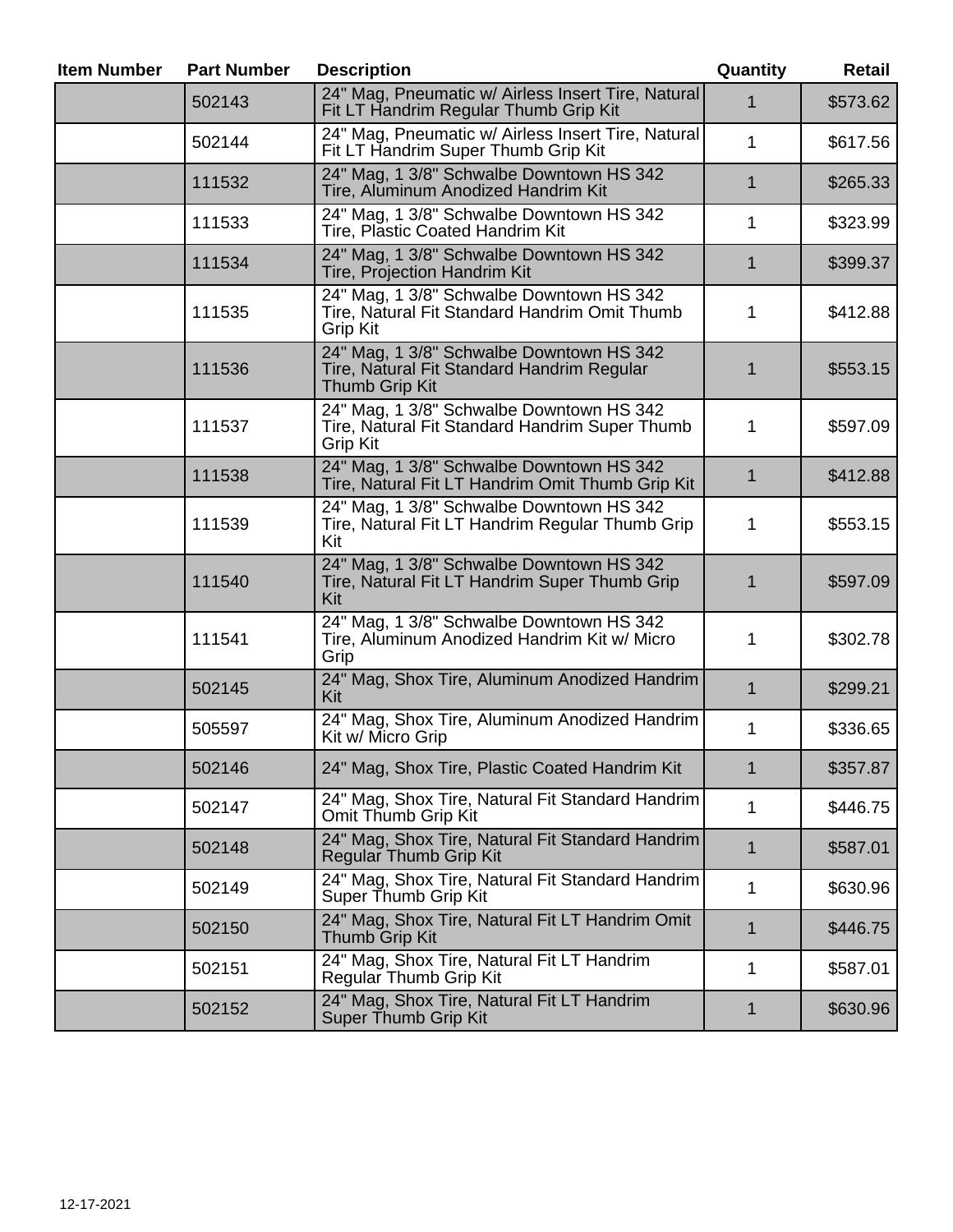## Ki Mobility Mag Wheel/ Tire/ Handrim Kit Item Number Reference

|                                    | <b>Handrim</b>                       | Wheel                  |                        |                        |  |
|------------------------------------|--------------------------------------|------------------------|------------------------|------------------------|--|
| <b>Rear Tire Type</b>              |                                      | 20" 5-Spoke X Core Mag | 22" 5-Spoke X Core Mag | 24" 5-Spoke X Core Mag |  |
|                                    | Aluminum Anodized                    | 502090                 | 502100                 | 502110                 |  |
|                                    | <b>Plastic Coated</b>                | 502091                 | 502101                 | 502111                 |  |
|                                    | Projection                           |                        |                        | 502112                 |  |
|                                    | Natural Fit Standard Omit Grip       |                        |                        | 502113                 |  |
| 1 3/8" Street Pneumatic            | Natural Fit Standard w/ Regular Grip |                        |                        | 502114                 |  |
|                                    | Natural Fit Standard w/ Super Grip   |                        |                        | 502115                 |  |
|                                    | Natural Fit LT Omit Grip             |                        |                        | 502116                 |  |
|                                    | Natural Fit LT w/ Regular Grip       |                        |                        | 502117                 |  |
|                                    | Natural Fit LT w/ Super Grip         |                        |                        | 502118                 |  |
|                                    | Aluminum Anodized                    | 502094                 | 502104                 | 502127                 |  |
|                                    | <b>Plastic Coated</b>                | 502095                 | 502105                 | 502128                 |  |
|                                    | Projection                           |                        |                        | 502129                 |  |
|                                    | Natural Fit Standard Omit Grip       |                        |                        | 502130                 |  |
| 1 3/8" Full Profile Poly           | Natural Fit Standard w/ Regular Grip |                        |                        | 502131                 |  |
|                                    | Natural Fit Standard w/ Super Grip   |                        |                        | 502132                 |  |
|                                    | Natural Fit LT Omit Grip             |                        |                        | 502133                 |  |
|                                    | Natural Fit LT w/ Regular Grip       |                        |                        | 502134                 |  |
|                                    | Natural Fit LT w/ Super Grip         |                        |                        | 502135                 |  |
|                                    | Aluminum Anodized                    | 502096                 | 502106                 | 502136                 |  |
|                                    | <b>Plastic Coated</b>                | 502097                 | 502107                 | 502137                 |  |
|                                    | Projection                           |                        |                        | 502138                 |  |
|                                    | Natural Fit Standard Omit Grip       |                        |                        | 502139                 |  |
| 1 3/8" Pneumatic w/ Airless Insert | Natural Fit Standard w/ Regular Grip |                        |                        | 502140                 |  |
|                                    | Natural Fit Standard w/ Super Grip   |                        |                        | 502141                 |  |
|                                    | Natural Fit LT Omit Grip             |                        |                        | 502142                 |  |
|                                    | Natural Fit LT w/ Regular Grip       |                        |                        | 502143                 |  |
|                                    | Natural Fit LT w/ Super Grip         |                        |                        | 502144                 |  |